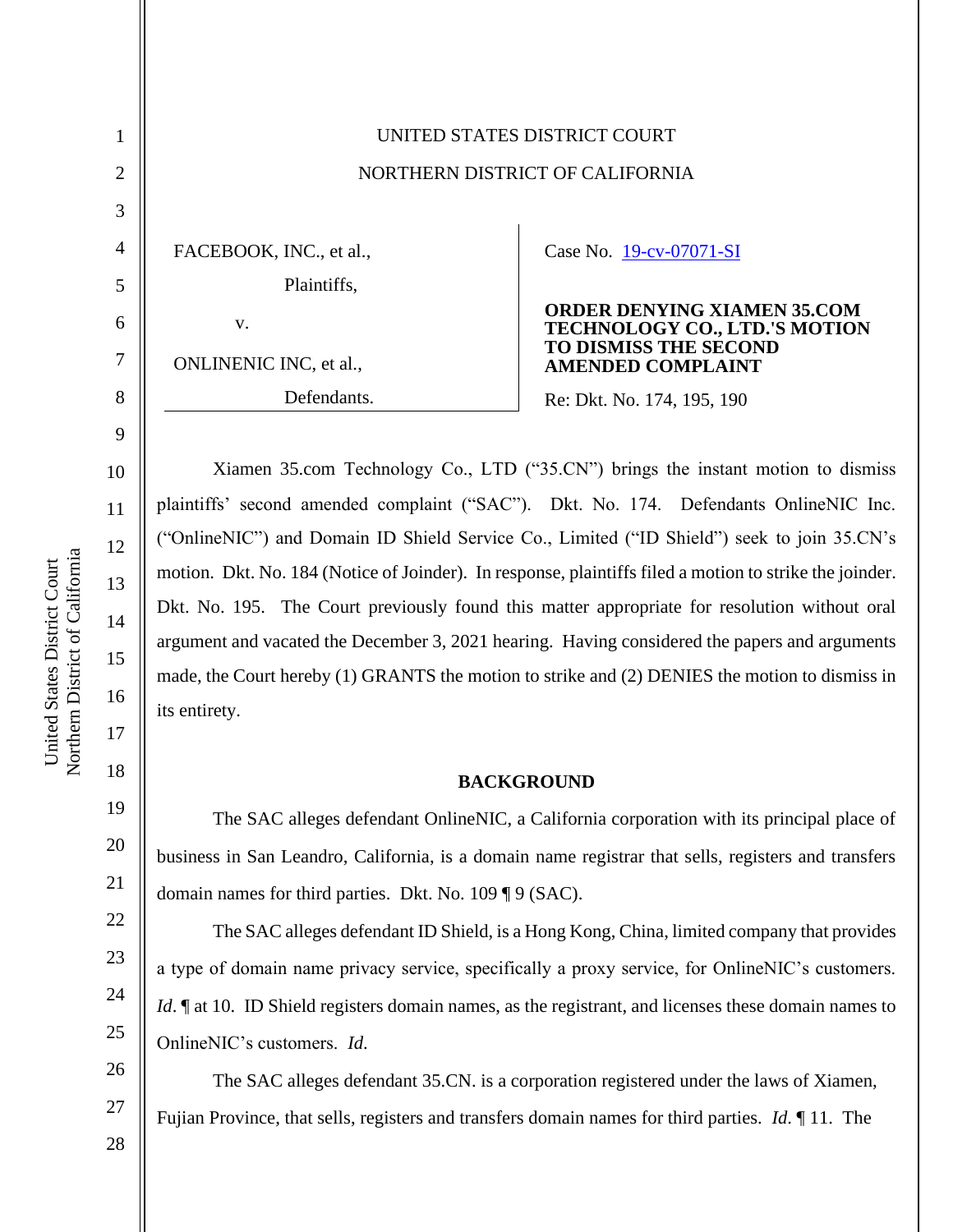| $\mathbf{1}$   | SAC alleges 35.CN controls, manages, and runs the operations of OnlineNIC and ID Shield. <i>Id.</i>                                                                                                                                                                                                                                                                  |  |
|----------------|----------------------------------------------------------------------------------------------------------------------------------------------------------------------------------------------------------------------------------------------------------------------------------------------------------------------------------------------------------------------|--|
| $\overline{c}$ | The SAC alleges plaintiffs, well known social networking sites Facebook and Instagram,                                                                                                                                                                                                                                                                               |  |
| $\mathfrak{Z}$ | own various well-established trademarks. <i>Id.</i> 18-25. Plaintiffs allege                                                                                                                                                                                                                                                                                         |  |
| $\overline{4}$ | defendants, as registrants and as alter egos of each other, have registered domain<br>names (such as hackingfacebook.net) that have been used for malicious activity,                                                                                                                                                                                                |  |
| 5              | including phishing and hosting websites that purported to sell hacking tools. These<br>domain names also have infringed on Plaintiffs' trademarks. Plaintiffs have sent<br>multiple notices to Defendants providing evidence of domain name abuse and<br>infringement. Defendants did not timely provide the information requested in any of<br>Plaintiffs' notices. |  |
| 6              |                                                                                                                                                                                                                                                                                                                                                                      |  |
| 7              |                                                                                                                                                                                                                                                                                                                                                                      |  |
| 8              | Plaintiffs seek relief from Defendants, as alter egos of each other, who have<br>registered (as the registrant), used, and trafficked in domain names that include<br>Plaintiffs' trademarks.                                                                                                                                                                        |  |
| 9              |                                                                                                                                                                                                                                                                                                                                                                      |  |
| 10             | <i>Id.</i> $\P$ 5-6                                                                                                                                                                                                                                                                                                                                                  |  |
| 11             | The SAC further alleges:                                                                                                                                                                                                                                                                                                                                             |  |
| 12             | 1. Cybercrime is highly dependent on registered domain names, which are used to                                                                                                                                                                                                                                                                                      |  |
| 13             | send spear phishing emails, operate malware, and engage in other types of online<br>abuse                                                                                                                                                                                                                                                                            |  |
| 14             | 2. Cybercriminals often rely on domain name privacy registration services, and                                                                                                                                                                                                                                                                                       |  |
| 15             | specifically proxy services, to hide their ownership and control of malicious domains<br>from the public. In exchange for a fee, proxy services conceal the domain name                                                                                                                                                                                              |  |
| 16             | registrant's identity as listed on publicly available domain name registration records.<br>These proxy services, like the services offered by Defendants, are increasingly used                                                                                                                                                                                      |  |
| 17             | by cybercriminals as they cycle through domain names in order to conceal their<br>identity and evade detection.                                                                                                                                                                                                                                                      |  |
| 18             | 3. 35.CN is an ICANN <sup>1</sup> -accredited domain name registrar. 35.CN's alter ego,                                                                                                                                                                                                                                                                              |  |
| 19             | OnlineNIC, also is an ICANN-accredited domain name registrar. 35.CN's and<br>OnlineNIC's alter ego, ID Shield, provides a type of domain name privacy service,                                                                                                                                                                                                       |  |
| 20             | According to one internet security group, domain names registered by OnlineNIC<br>were reported for abuse in approximately 40,000 instances. In 2019, one internet                                                                                                                                                                                                   |  |
| 21             | security group reported that OnlineNIC was one of the top 20 domain name registrars<br>used for abuse.                                                                                                                                                                                                                                                               |  |
| 22             | 4. Defendants have repeatedly failed to take appropriate "steps to investigate and<br>respond appropriately to any reports of abuse" as required by the RAA and have<br>failed to provide abusive domain name registrants' names and contact information to                                                                                                          |  |
| 23             |                                                                                                                                                                                                                                                                                                                                                                      |  |
| 24             | victims of online abuse as required under the RAA.                                                                                                                                                                                                                                                                                                                   |  |
| 25             |                                                                                                                                                                                                                                                                                                                                                                      |  |
| 26             | <sup>1</sup> The Internet Corporation for Assigned Names and Numbers ("ICANN") is a California                                                                                                                                                                                                                                                                       |  |
| 27             | nonprofit whose mission is to "ensure the stable and secure operation of the Internet's unique<br>identifier systems" by coordinating "the allocation and assignment of names in the  Domain Name                                                                                                                                                                    |  |
| 28             | System[.]" Bylaws for Internet Corporation for Assigned Names and Numbers, (as amended<br>November 28, 2019), https://www.icann.org/resources/pages/governance/bylaws-en/#article1                                                                                                                                                                                   |  |
|                |                                                                                                                                                                                                                                                                                                                                                                      |  |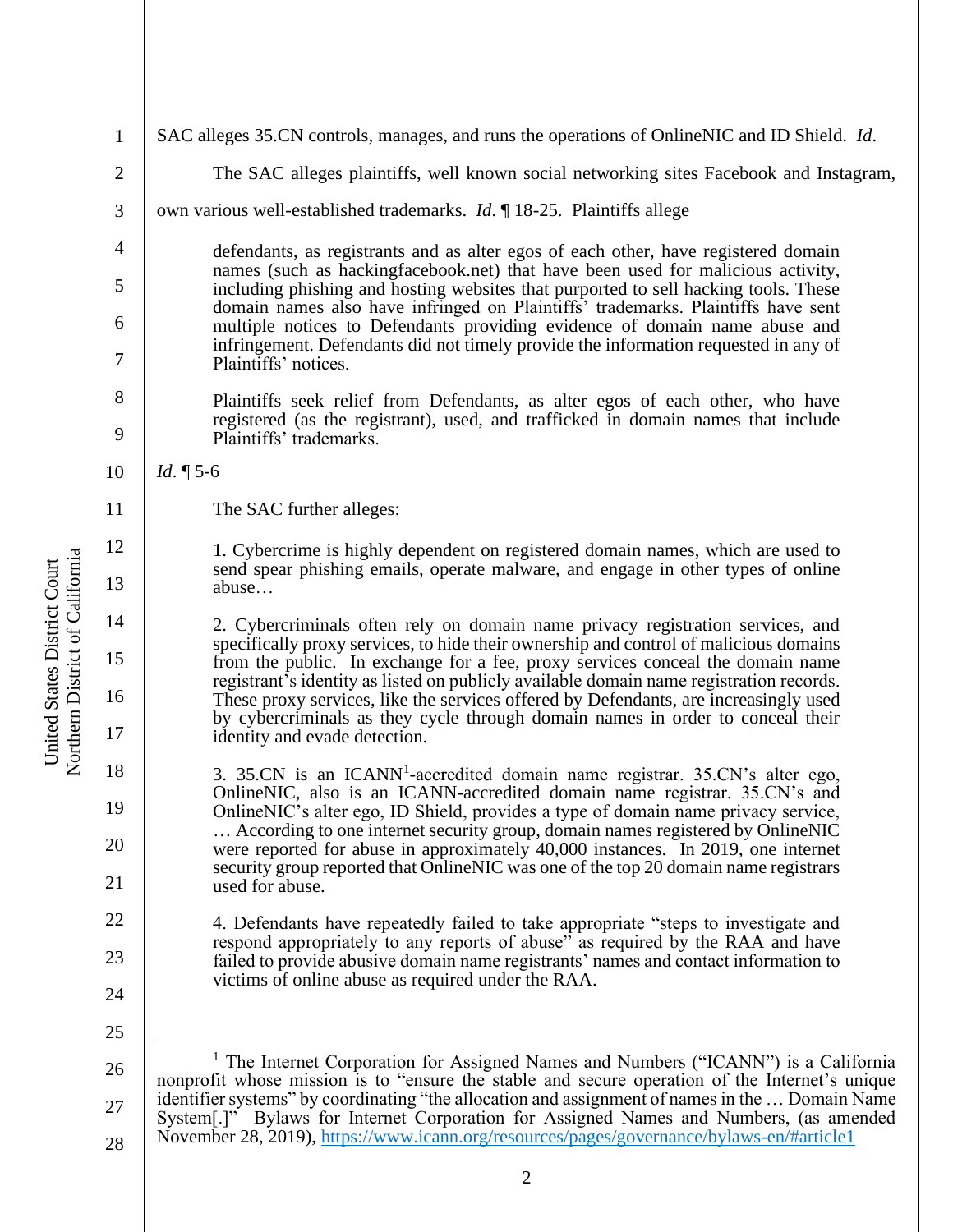3

4

5

6

7

8

9

10

11

12

13

14

15

16

17

18

19

20

21

22

23

24

25

Dkt. No. 109 ¶¶ 1-4 (SAC).

The SAC alleges OnlineNIC is responsible for the actions of ID Shield because ID Shield is an alter ego of OnlineNIC. *Id*. ¶¶ 26-43. Specifically, plaintiffs allege ID Shield (1) has no bank accounts or assets and is undercapitalized, (2) has no employees, and (3) does not conduct regular shareholder meetings and does not maintain corporate records. *Id*. ¶¶ 30-32. Further, OnlineNIC allegedly exercises near total control over ID Shield including the operations, policy decisions, which agreements ID Shield enters into, pays all of ID Shield's expenses, and collects all of ID Shield's revenue. *Id*. ¶¶ 33-38. Carrie Yu allegedly owns ID Shield for the benefit of OnlineNIC and is a director and officer of both companies. *Id*. ¶¶ 39-40.

The SAC alleges 35.CN is responsible for the actions of OnlineNIC and ID Shield because OnlineNIC and ID Shield are alter egos of 35.CN and 35.CN is a direct participant in their actions. *Id*.  $\P$  44-55. In support thereof, plaintiffs allege, (1) Carrie Yu is the sole director of OnlineNIC and an employee of 35.CN, (2) 35.CN's employees carry out all of ID Shield and OnlineNIC's day to day operations including all technical and customer support, (3) 35.CN share the same domain name registration database used to operate the registrar business for both 35.CN and OnlineNIC, (4) the incorporator and founding president of OnlineNIC is the controlling shareholder of 35.CN. *Id*.

Based on these allegations, plaintiffs conclude (1) ID Shield is a de facto subsidiary of OnlineNIC and (2) ID Shield and OnlineNIC are de facto subsidiaries of 35.CN. *Id*. ¶¶ 43 and 55.

The SAC further alleges defendants registered, used, or trafficked in at least 35 domain names identical or confusingly similar to plaintiffs' trademarks, including: facebookphysician.com, login-1nstagram.com, and www-instagram.net. *Id*. ¶ 56. ID Shield is allegedly the registrant for each of the infringing domain names. *Id*. ¶ 57.

The SAC alleges OnlineNIC has a storied history of "cybersquatting on famous and distinctive trademarks" and lists a myriad of allegedly successful lawsuits against OnlineNIC for such brought by well-known companies such as Verizon, Yahoo, and Microsoft. *Id*. ¶¶ 60-63.

26 27 28 Plaintiffs' representatives sent at least five notices to ID Shield evidencing infringing domain names and requesting ID Shield disclose the identities of the registrants. *Id*. ¶ 74. ID Shield allegedly failed to do so. *Id*. ¶ 75.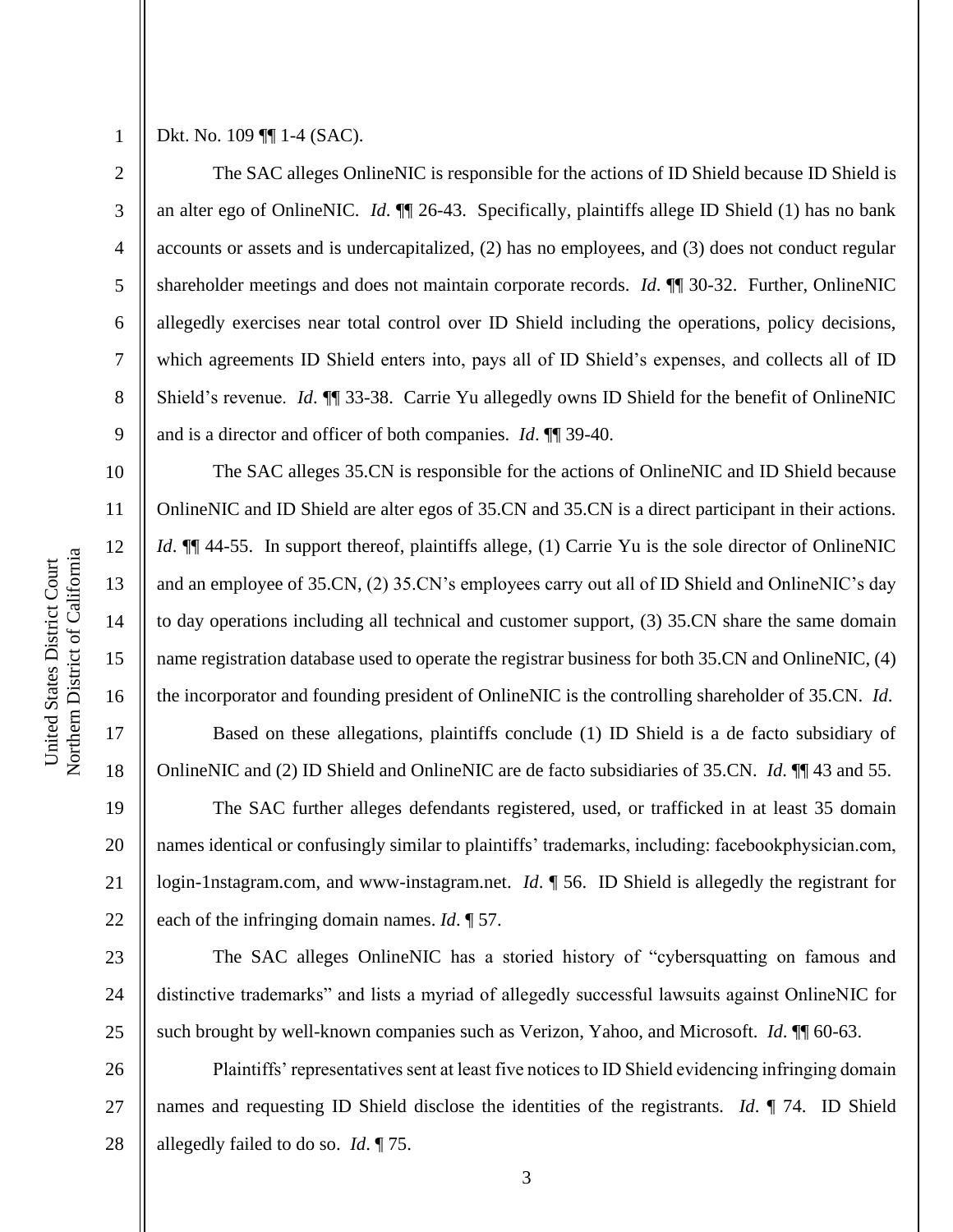3

4

5

6

7

8

9

10

11

12

13

14

15

16

17

18

19

20

#### **PROCEDURAL HISTORY**

Although this case is still at the pleading stage, it was originally filed in 2019 by plaintiffs against only ID Shield and Online NIC. Dkt. No. 1 (Original Complaint). ID Shield and OnlineNIC did not move to dismiss the action; instead they filed an answer on January 6, 2020. Over a year later, on February 25, 2021, after what appears to be extensive and contentious discovery, plaintiffs sought leave to file their first amended complaint (FAC) to add 35.CN as a defendant. Judge van Keulen granted plaintiffs' motion on March 24, 2021. Dkt. No. 81. Again, ID Shield and OnlineNIC filed an answer. Dkt. No. 88. On June 1, 2021, Judge van Keulen filed an order granting the parties' stipulation to plaintiffs filing the operative SAC and deeming ID Shield and Online NIC's answer to the FAC as their operative responsive pleading. Dkt. No. 108. The SAC was filed later that day on June 1, 2021. Dkt. No. 109 (SAC). The SAC alleges four causes of action against all defendants for:

- (1) **Cybersquatting** on Plaintiffs' Trademarks Under 15 U.S.C. § 1125(d) (the Anticybersquatting Consumer Protection Act ("ACPA"));
- (2) Trademark and Service Mark **Infringement** of Plaintiffs' Trademarks Under 15 U.S.C. § 1114;
- (3) Trademark and Service Mark Infringement of Plaintiffs' Trademarks and **False Designation of Origin** Under 15 U.S.C. § 1125(a); and

(4) **Dilution** of the Facebook Trademarks and Instagram Trademarks Under 15 U.S.C. § 1125(c) Dkt. No. 109 ¶¶ 76-137 (SAC) (emphasis added).

21 22 23 24 25 26 On September 22, 2021, 35.CN declined magistrate jurisdiction and the action was reassigned to the undersigned judge. Dkt. Nos. 168 and 173. On September 28, 201, 35.CN filed the instant motion to dismiss. Dkt. No. 174. On October 15, 2021, defendants ID Shield and OnlineNIC filed a notice of joinder in 35.CN's motion to dismiss the SAC. Dkt. No. 184. On October 29, 2021, plaintiffs filed a motion to strike the notice of joinder, arguing the deadline for ID Shield and OnlineNIC to file a Rule 12 motion had long expired. Dkt. No. 195 at  $3^2$  (Motion to

27

28

 $2^2$  For ease of reference, page number citations refer to the ECF branded number in the upper right corner of the page.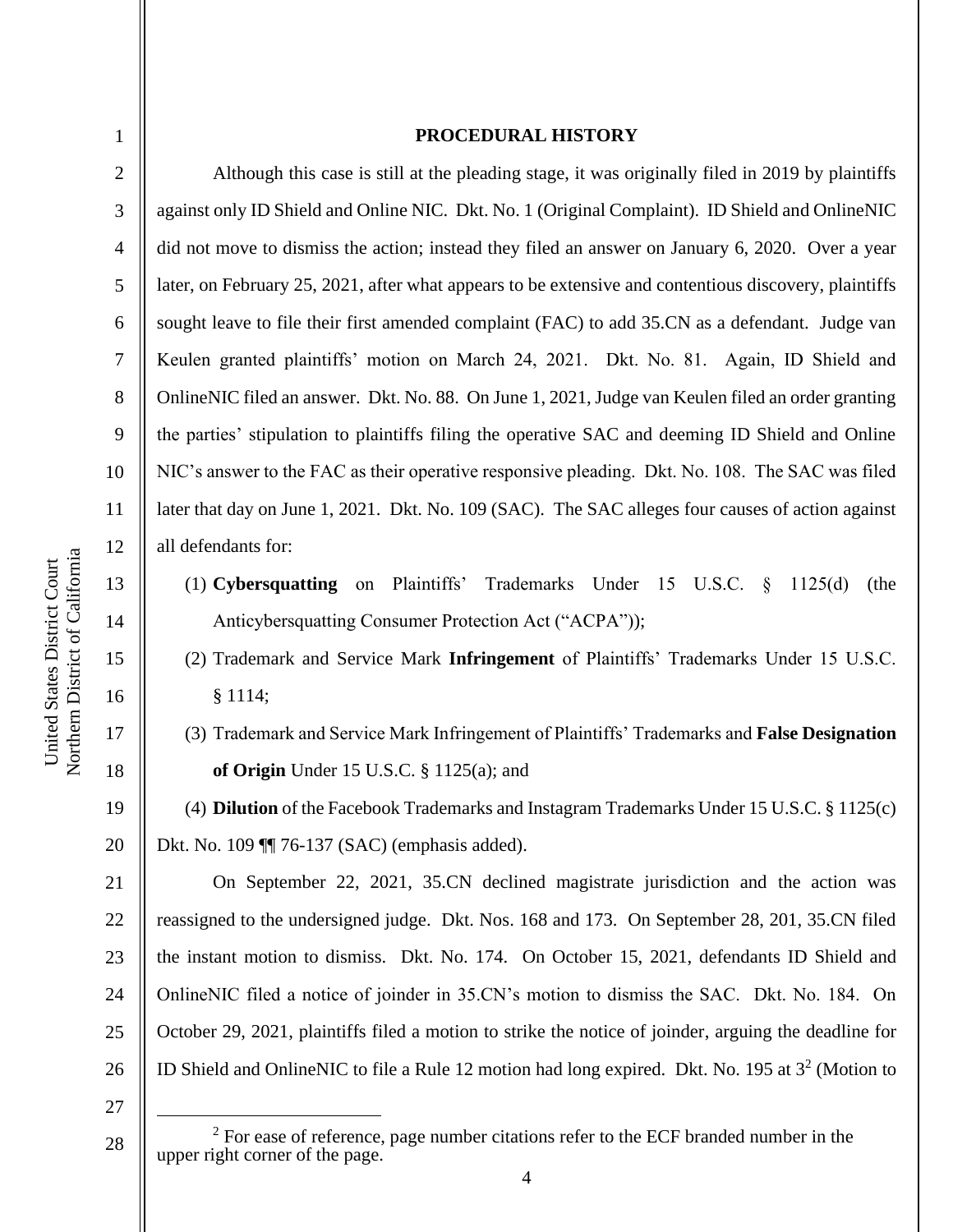2

3

4

5

6

7

8

9

10

11

18

19

Strike). No opposition was filed with respect to plaintiffs' motion to strike and the Court agrees with the plaintiffs that ID Shield and OnlineNIC have long forfeited their right to bring a 12(b)(6) motion.

#### **LEGAL STANDARD**

## **I. RULE 12(b)(2)**

A defendant may seek dismissal of the complaint for lack of personal jurisdiction under Fed. R. Civ. P. 12(b)(2). The plaintiff bears the burden of demonstrating the Court has jurisdiction over the defendant. *Pebble Beach Co. v. Caddy*, 453 F.3d 1151, 1154 (9th Cir. 2006). In determining whether a plaintiff has met its burden, a district court may consider evidence contained in affidavits and discovery materials. *Data Disc, Inc. v. Sys. Tech.Assoc., Inc*., 557 F.2d 1280, 1285 (9th Cir. 1977). However, when a district court rules on a motion to dismiss for lack of personal jurisdiction without holding an evidentiary hearing, the plaintiff need only make "a prima facie showing of jurisdictional facts to withstand the motion to dismiss." *Ballard v. Savage*, 65 F.3d 1495, 1498 (9th Cir. 1995). Where undisputed, a district court must take as true the plaintiff's version of the facts. *Am. Tel. & Tel. Co. v. Compagnie Bruxelles Lambert*, 94 F.3d 586, 588 (9th Cir. 1996) (citations omitted). Further, "conflicts between the facts contained in the parties' affidavits must be resolved in [the plaintiff's] favor for purposes of deciding whether a prima facie case for personal jurisdiction exists." *Id*.

20 21 22 23 24 25 26 27 Where there is no applicable federal statute that governs personal jurisdiction, a district court may exercise personal jurisdiction over a defendant if it is permitted by the state's long-arm statute and "'if the exercise of jurisdiction does not violate federal due process.'" *Autodesk, Inc. v. Kobayashi + Zedda Architects, Ltd.*, 191 F. Supp. 3d 1007, 1013 (N.D. Cal. 2016) (quoting *PebbleBeach Co*., 453 F.3d at 1154). California's long-arm statute allows the exercise of personal jurisdiction to the fullest extent permissible under the U.S. Constitution. *Daimler AG v. Bauman*, 571 U.S. 117, 125 (2014). Therefore, a district court need only determine whether the exercise of jurisdiction comports with federal due process requirements. *Id*.

28

A court's personal jurisdiction over a particular defendant is proper either as "general" or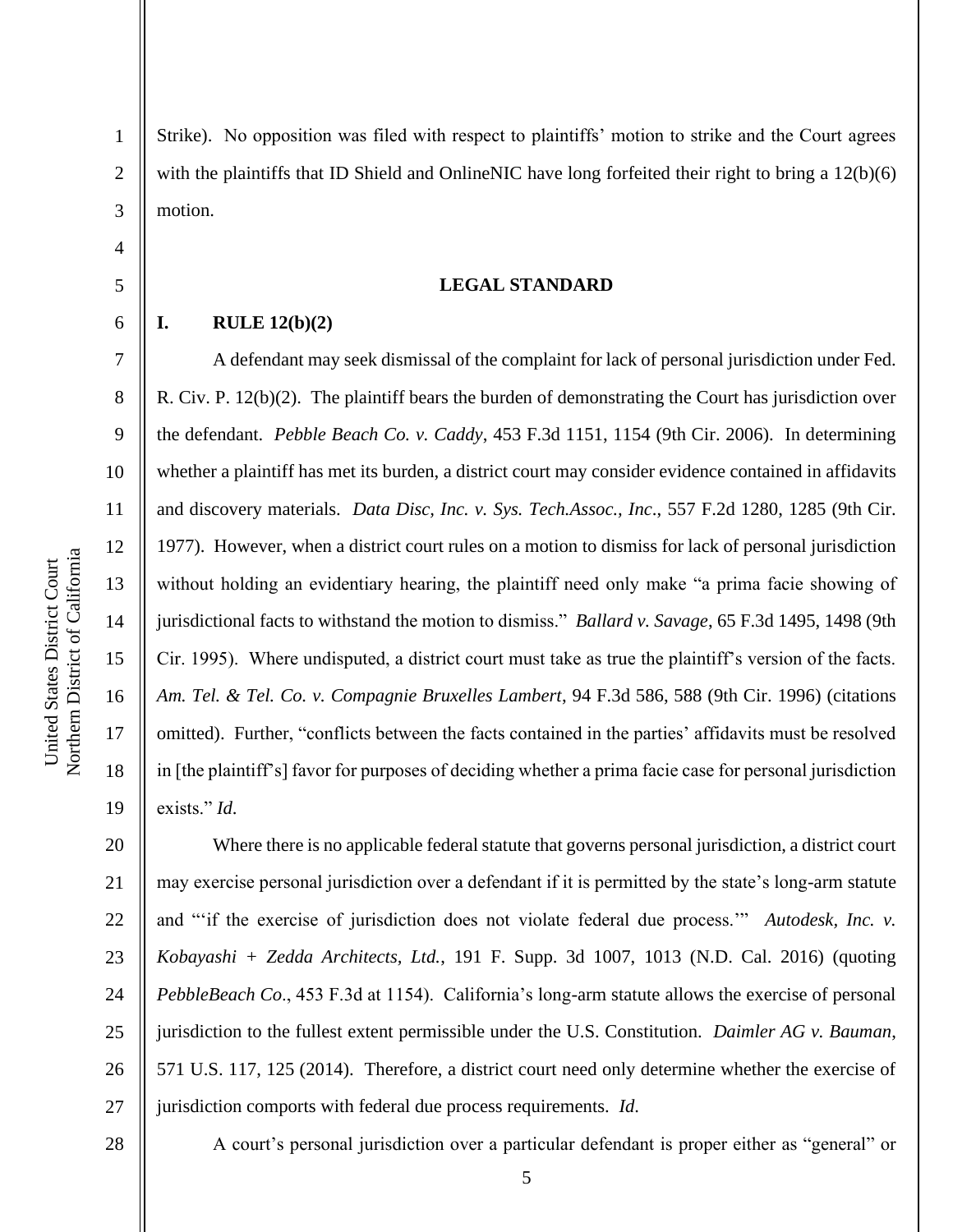"specific" personal jurisdiction. *Id*. at 122. General jurisdiction over out of state corporate defendants attaches only if their "affiliations with the State are so continuous and systemic as to render it essentially at home in the forum State." *Id*. at 119 (internal quotations and alterations omitted); *Goodyear Dunlop Tires Operations, S.A. v. Brown*, 564 U.S. 915 (2011).

6

1

2

3

4

5

7

8

9

10

11

12

13

14

15

16

17

18

19

20

21

#### **II. RULE 12(b)(6)**

Under Federal Rule of Civil Procedure 12(b)(6), a district court must dismiss a complaint if it fails to state a claim upon which relief can be granted. To survive a Rule 12(b)(6) motion to dismiss, plaintiffs must allege "enough facts to state a claim to relief that is plausible on its face." *Bell Atl. Corp. v. Twombly*, 550 U.S. 544, 570 (2007). A claim is facially plausible when the plaintiff pleads facts allowing "the court to draw the reasonable inference that the defendant is liable for the misconduct alleged." *Ashcroft v. Iqbal*, 556 U.S. 662, 678 (2009). While courts do not require "heightened fact pleading of specifics," a claim must be supported by facts sufficient to "raise a right to relief above the speculative level." *Twombly*, 550 U.S. at 555, 570.

In reviewing a Rule  $12(b)(6)$  motion to dismiss, the court must assume the plaintiff's allegations are true and must draw all reasonable inferences in the plaintiff's favor. *Usher v. Los Angeles*, 828 F.2d 556, 561 (9th Cir. 1987). But "the tenet that a court must accept a complaint's allegations as true is inapplicable to threadbare recitals of a cause of action's elements, supported by mere conclusory statements." *Ashcroft*, 556 U.S. at 678.

# **DISCUSSION**

22 23 24 25 26 35.CN moves to dismiss the complaint, making three overarching arguments, namely: (1) the parties are not alter egos and therefore the Court does not have jurisdiction over 35.CN, (2) 35.CN is immune from liability as merely a registrar of domain names, and (3) plaintiffs have failed to adequately plead their causes of action against ID Shield and OnlineNIC, therefore the claims fail as to 35.CN.

27

28 ///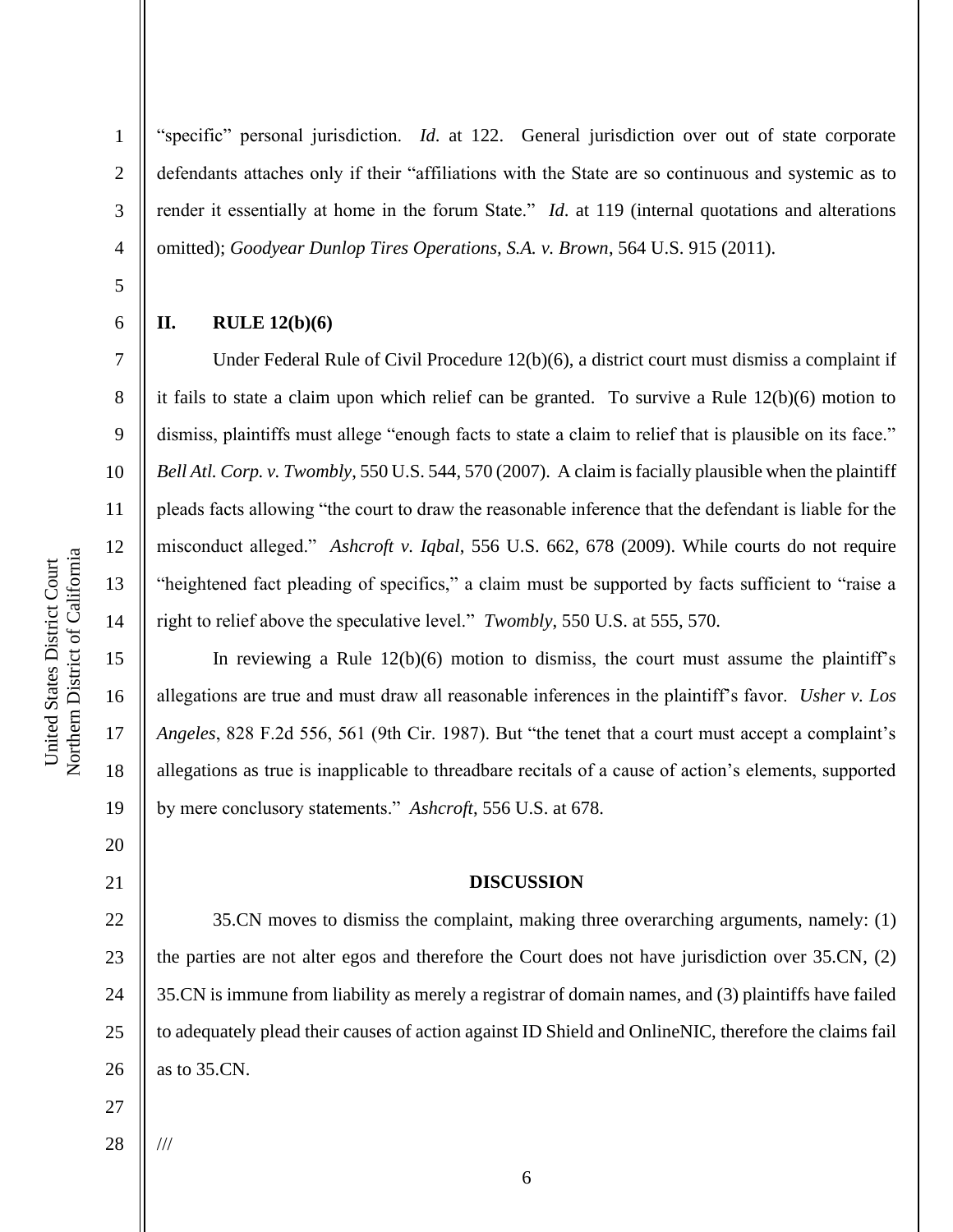3

4

5

6

7

8

9

10

11

12

13

14

15

16

17

18

19

20

21

22

23

# **I. JURISDICTION**

35.CN argues the Court has neither general nor specific jurisdiction over it because (1) its place of incorporation and principal place of business are outside of California and (2) it has not purposefully directed any actives at California. Dkt. No. 173 at 25.

Plaintiffs oppose, arguing general and specific jurisdiction are adequately plead because 35.CN's continuous relationship with OnlineNIC (a California company) amounts to purposeful availment. Dkt. No. 190-5 at 17. If the Court is unconvinced of either specific or general jurisdiction, plaintiffs seek leave to conduct further discovery to clarify jurisdictional issues. Dkt. No. 190-5 at 30 (Opposition).

**General Jurisdiction**. Plaintiffs argue general jurisdiction exists because 35.CN is an alter ego of OnlineNIC, a California company. The alter ego inquiry is fact specific. *Las Palmas Assocs. v. Las Palmas Ctr. Assocs*., 235 Cal. App. 3d 1220, 1248 (1991) at 1248. To prove an alter ego relationship exists, a plaintiff must show: (1) such unity of interest and ownership that the two entities' separate personalities no longer exist and (2) failure to disregard their separate identities results in fraud or injustice. *Doe v. Unocal Corp.*, 248 F.3d 915, 926 (9th Cir. 2001) (alterations omitted). $3$ 

The SAC includes extensive allegations regarding alter ego including: (1) Carrie Yu is the sole director of OnlineNIC and an employee of 35.CN, (2) 35.CN's employees carry out all of ID Shield and OnlineNIC's day to day operations including all technical and customer support, (3) 35.CN shares the same domain name registration database, used to operate the registrar business for both 35.CN and OnlineNIC, and (4) the incorporator and founding president of OnlineNIC is the controlling shareholder of 35.CN. Dkt. No. 109 at 44-55. While these facts are not determinative

<sup>24</sup> 25 26 27 28  $3\,$  In "assessing whether there is unity of interest for the purposes of alter ego liability," courts typically consider the following nine factors: [1] [T]he commingling of funds and other assets of the entities, [2] the holding out by one entity that it is liable for the debts of the other, [3] identical equitable ownership of the entities, [4] use of the same offices and employees, [5] use of one as a mere shell or conduit for the affairs of the other, [6] inadequate capitalization, [7] disregard of corporate formalities, [8] lack of segregation of corporate records, and [9] identical directors and officers. *Stewart v. Screen Gems-EMI Music, Inc.*, 81 F. Supp. 3d 938, 954 (N.D. Cal. 2015). In determining whether a unity of interest exists, a court need not find that every factor is present. *Johnson v. Serenity Transportation, Inc*., 141 F. Supp. 3d 974, 985 (N.D. Cal. 2015); *Updateme Inc. v. Axel Springer SE*, No. 17-CV-05054-SI, 2018 WL 1184797, at \*9–10 (N.D. Cal. Mar. 7, 2018).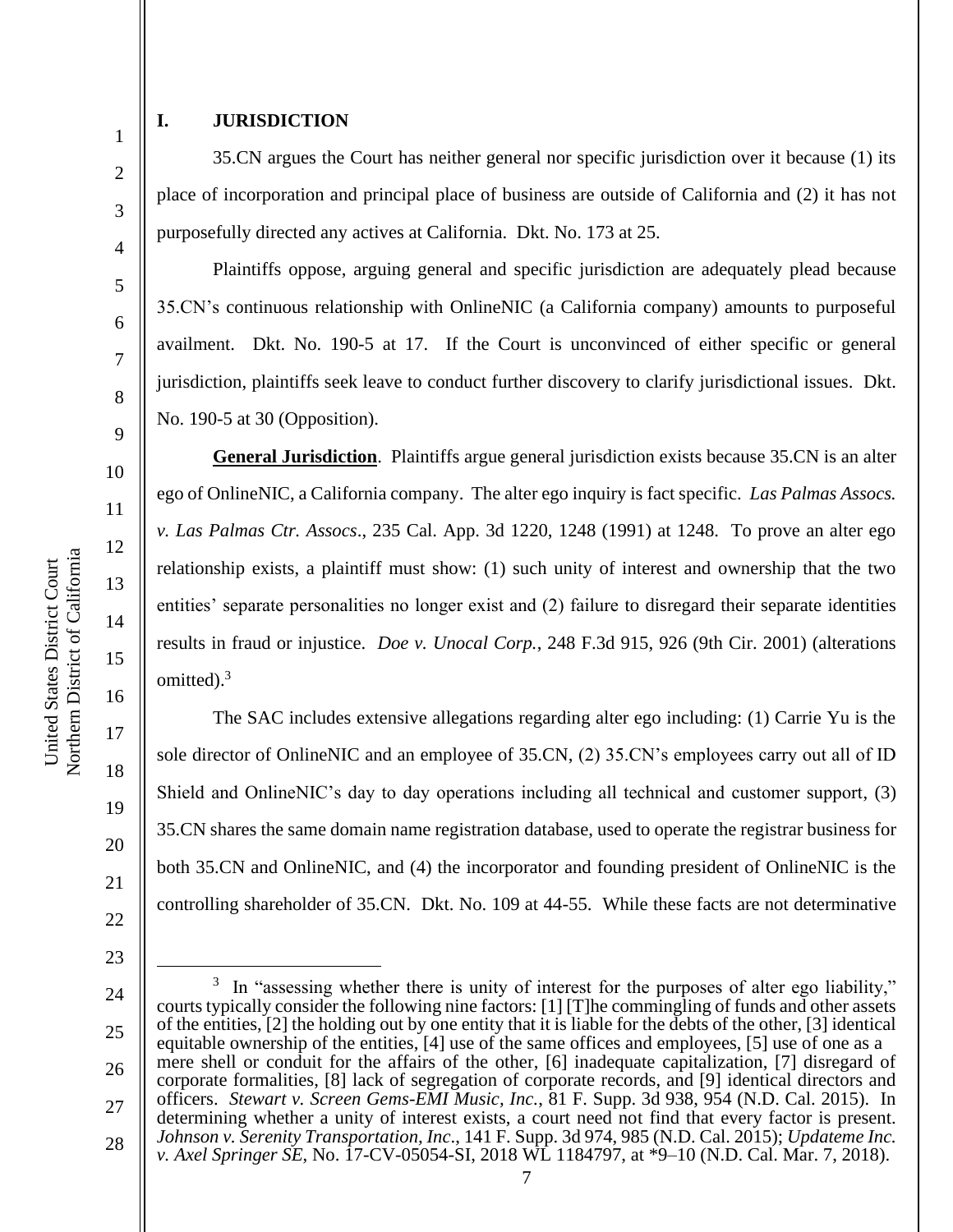purposes of surviving a motion to dismiss and the Court finds plaintiffs have made a prima facie showing of alter ego and general jurisdiction.

1

2

3

4

5

6

7

8

9

10

11

12

13

14

15

16

17

18

19

20

21

22

23

24

25

26

**Specific Jurisdiction**. The Ninth Circuit employs a three-prong test when determining whether a nonresident defendant may be subject to specific personal jurisdiction in a forum: (1) the defendant must have purposefully directed its activities or purposefully availed itself of the benefits afforded by the forum's laws, (2) the claim must arise out of or relate to the defendant's forumrelated activities, and (3) the exercise of jurisdiction must comport with fair play and substantial justice. *Williams v. Yamaha Motor Co*., 851 F.3d 1015, 1023 (9th Cir. 2017).

of plaintiffs' alter ego theory, they raise serious questions about how the defendants are related for

Where claims arise from tortious conduct, the "purposeful direction" test applies. *Morrill v. Scott Fin. Corp*., 873 F.3d 1136, 1142 (9th Cir. 2017); *see also Adidas Am., Inc. v. Cougar Sport, Inc*., 169 F. Supp. 3d 1079, 1087 (D. Or. 2016) (purposeful direction applies to trademark claims). To establish purposeful direction, plaintiffs must show 35.CN: (1) committed an intentional act, (2) expressly aimed at the forum state, and (3) causing harm that the defendant knows is likely to be suffered in the forum state. *Morrill*, 873 F.3d at 1142.

35.CN argues "[s]imply registering someone else's trademark as a domain name and posting a website is not sufficient to subject a party domiciled in one state to jurisdiction in another." Dkt. No. 174 at 26 (Motion to Dismiss).

Plaintiffs argue their claims against 35.CN arise out of its California activities, namely,

service contracts with OnlineNIC and provision of services under those contracts form the basis of the unlawful conduct at issue …The registering, use, and trafficking in the Infringing Domain Names—the acts that form the basis of this lawsuit—could not have occurred but for 35.CN's employees operating and running OnlineNIC and ID Shield and having ID Shield register those Infringing Domain Names as the registrant.

Dkt. No. 190-5 at 18-19. This argument seems to create a distinction without a difference from plaintiffs' alter ego claims. Further, if plaintiffs are arguing that, putting aside the alter ego claims, merely working with OnlineNIC is enough to establish personal jurisdiction, the Court is skeptical. The Court finds there are insufficient facts to determine whether it has specific jurisdiction over defendant 35.CN – though, having found general jurisdiction exists, at least for the pleading

Northern District of California Northern District of California United States District Court United States District Court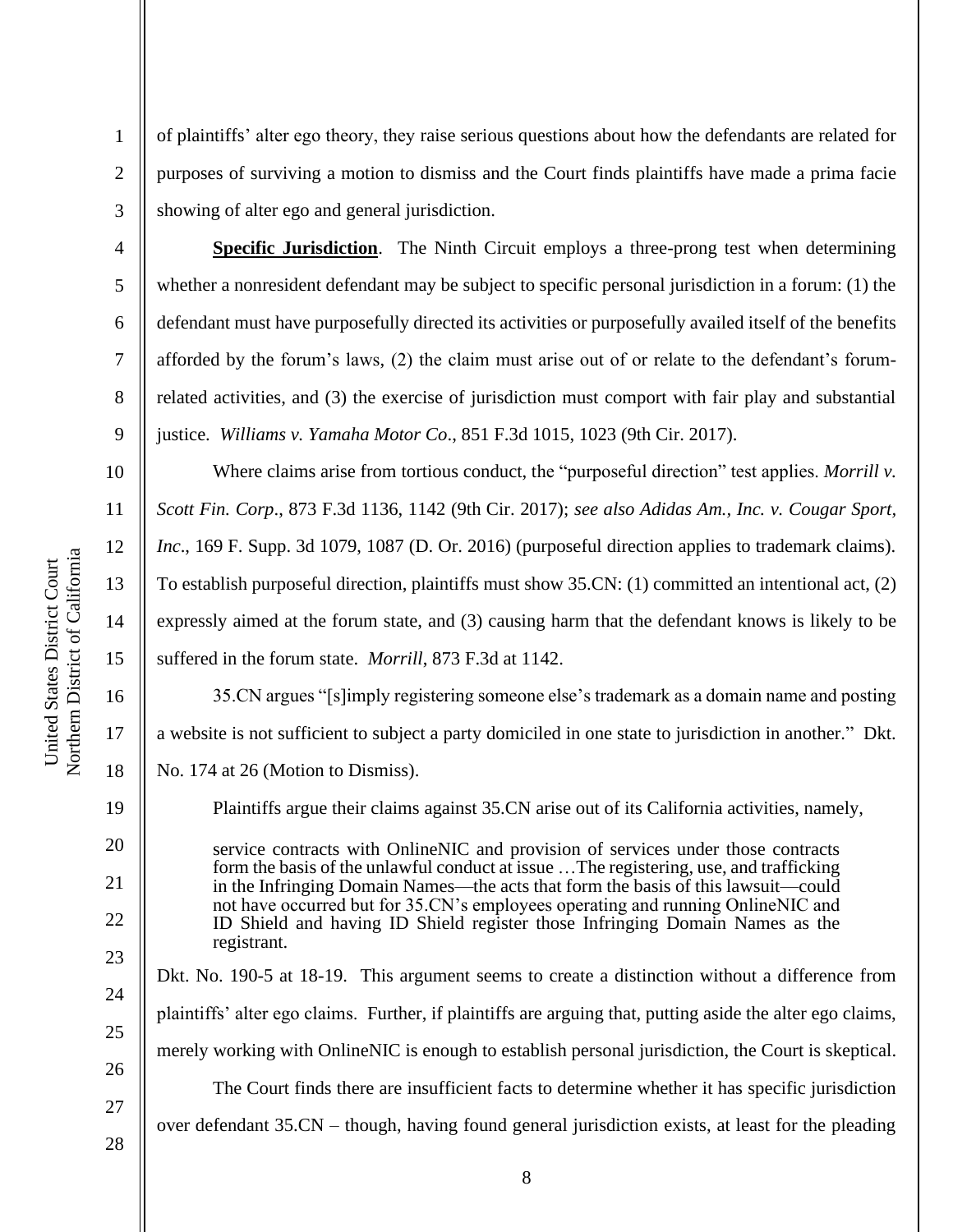4

5

1

stage, specific jurisdiction is not required. *Panavision Int'l, Ltd. P'ship v. Toeppen*, 141 F.3d 1316, 1320 (9th Cir. 1998) ("Personal jurisdiction may be founded on either general jurisdiction or specific jurisdiction.").

The parties shall proceed with discovery, including fact finding into issues regarding general and specific jurisdiction.

6

8

9

10

11

12

13

14

15

16

17

18

19

20

7

# **II. MOTION TO DISMISS FOR FAILURE TO STATE A CLAIM**

## **A. Claim 1: Cybersquatting**

To state a valid cybersquatting claim under the ACPA, the plaintiff must allege (1) it has a valid trademark, (2) its mark is distinctive or famous, (3) the defendant's domain name is identical or confusingly similar to, or in the case of famous marks, dilutive of, the owner's mark, and (4) the defendant "registers, traffics in, or uses" the domain name and (5) has a bad faith intent to profit from the mark. 15 U.S.C. §1125(d)(1)(A); *Interstellar Starship Services, Ltd v. Epix, Inc*., 304 F.3d 936, 946 (9th Cir. 2002); *DaimlerChrysler v. The Net Inc*., 388 F.3d 201, 204 (6th Cir. 2004). 35.CN moves for dismissal arguing plaintiffs have failed to plead the fourth and fifth elements.

Regarding the fourth element, 35.CN argues plaintiffs have not alleged facts that ID Shield or OnlineNIC "registers, traffics in, or uses" the domain names listed in the SAC. The ACPA defines "trafficking in" as "transactions that include, but are not limited to, sales, purchases, loans, pledges, licenses, exchanges of currency, and any other transfer for consideration or receipt in exchange for consideration." 15 U.S.C. §1125(d)(1)(E).

21 22 23 24 25 26 As discussed above, plaintiffs have plead a prima facie case of alter ego. Further, OnlineNIC and ID Shield admit that ID Shield is listed as the registrant for the allegedly infringing domain names listed in the complaint. Dkt. Nos. 109 | 27 (SAC) and 88 | 27 (Answer) ("it is admitted that ID Shield 'is listed as the registrant in the WHOIS directory.'"). The SAC explicitly alleges ID Shield licensed the allegedly infringing domain names to third parties. Dkt. No. 109 ¶ 59. Plaintiffs have adequately plead the fourth element.

27 28 With respect to the fifth element, 35.CN argues that plaintiffs do not allege "bad faith intent to profit." Dkt. No. 174 at 21 (Motion to Dismiss). However, the SAC is replete with facts alleging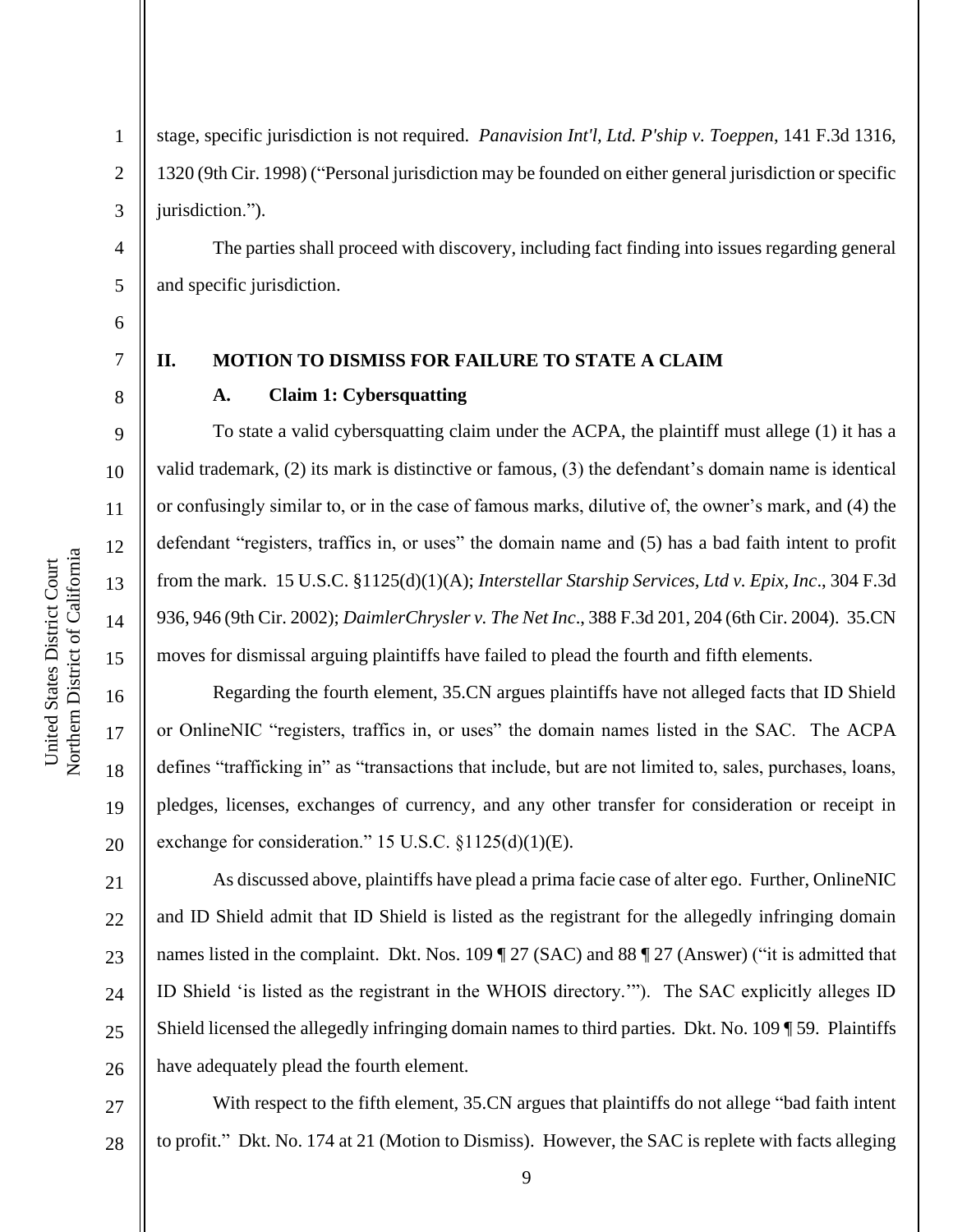4

5

6

7

8

9

10

11

12

13

14

15

16

17

18

19

20

21

22

23

24

25

26

27

28

1

bad faith, as detailed above, and specifically states defendants

profit from the sale of the ID Shield proxy service, including providing the service to the end users of the Infringing Domain Names and to OnlineNIC. OnlineNIC, ID Shield and 35.CN profit from the sale of the ID Shield proxy service by collecting fees from the sale of that service.

The SAC goes on to allege defendants may profit from licensing the allegedly infringing domain names. The fifth element is adequately plead.

**B. Claims 2-4: Trademark Infringement, False Designation of Origin, & Dilution** To plead claims for trademark infringement, false designation of origin, and dilution, plaintiffs must sufficiently allege 35.CN used plaintiffs' trademarks *in commerce in connection with the sale or advertising of goods or services*. 15 U.S.C. §§1114(1)(a), 1125(a)(1); *Bosley Med. Inst., Inc. v. Kremer*, 403 F. 3d 672, 677 (9th Cir. 2005) (use of mark must be "in connection with a sale of goods or services").

First, 35.CN argues plaintiffs fail to allege the infringing marks were used in commerce. Dkt. No. 174 at 22. 35.CN argues defendants – at most – registered the allegedly infringing domain names and that registration does not constitute use in commerce. *Id*. However, the SAC discusses the ways in which ID Shield and OnlineNIC are not merely registrars, but indeed license and control domain names. Dkt. No. 109 ¶¶ 27 ("ID Shield is the registrant of the domain name, and is listed as the registrant in the WHOIS directory."), 56 (defendants "registered, used, or trafficked in at least the following 35 domain names that are identical or confusingly similar to" plaintiffs), and 59 ("ID Shield trafficked in the Infringing Domain Names by licensing these domain names to Licensees for their use."). Further, ID Shield admits it "is listed as the registrant in the WHOIS directory." 88  $\P$  27 (Answer).

Second, 35.CN argues there is no basis for secondary liability under the trademark causes of action. Dkt. No. 174 at 23 (Motion to Dismiss). But the SAC alleges OnlineNIC is required by ICANN to include material terms in its registration agreements, including the following language: A Registered Name Holder licensing use of a Registered Name according to this provision shall accept liability for harm caused by wrongful use of the Registered Name, unless it discloses the current contact information provided by the licensee